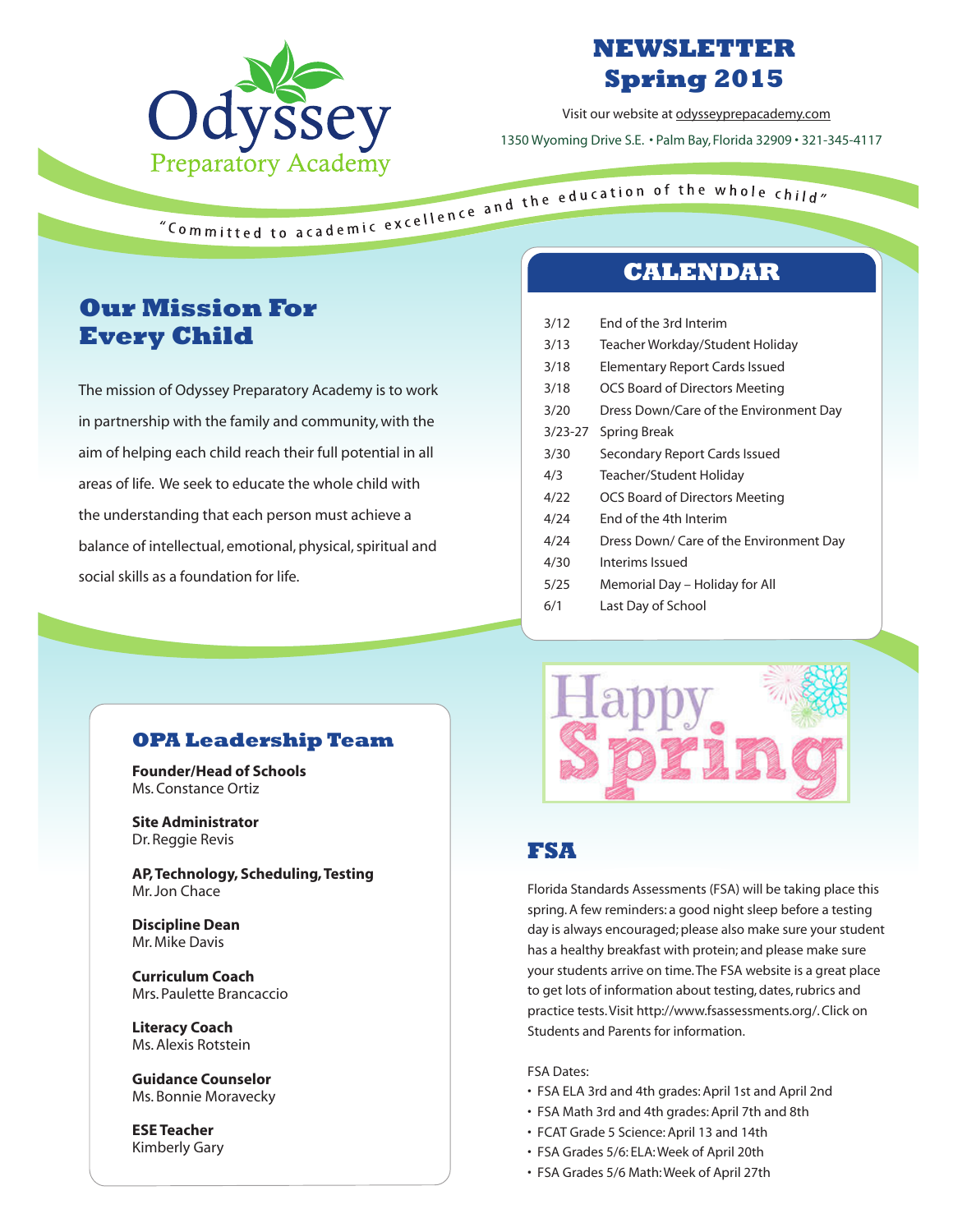## **Fluency**

What is it? Reading fluency is the ability to read

- with accuracy reading words correctly
- at an appropriate pace not to fast, not to slow
- with expression reading with feeling, not sounding monotone or robotic
- punctuation reading with expression based on given punctuation

Fluency practice is an essential component that allows students to bridge the gap between word recognition and comprehension. It allows the reader to focus on understanding of text over struggling to decode what is being read. Parents can support reading fluency at home by:

• make reading a priority in your home - as you build a reading life at home your child will come to value the love of reading for themselves • model – reading to and with your child enables them to hear what

good reading sounds like

• building your home reading library – make available a variety of reading texts for your child including literature and non-fiction texts, magazines, on-line reading resources, etc.

• Visit your local library/book store on a regular basis – make visiting your local library or book store a weekly event.

• Read, read, and read some more – the very best steps to take to build fluency is read, read, and read some more.

• Make Sustained Silent Reading (SSR) part of your nightly homework routine – SSR is a tried and true way to have students engage in reading as part of their nightly homework. As children see the value of reading they are more apt to look forward to uninterrupted reading time rather than seeing it as another homework assignment or dreaded chore to complete.

• Encourage your child to read with a buddy/friend – have your child read to younger siblings, family members, or friends.

## **Exceptional Student Education Survey**

Each year the Florida Department of Education (DOE) conducts a Parent Survey designed to provide the DOE as well as the United States Department of Education, with information on how well Florida's schools are supporting parents' involvement in their disabled child's special education and related services program(s). If you have a child with an Individual Education Plan (IEP), we ask that you complete the survey. The window to complete the survey will be open until May 31, 2015.

The survey is located online at www.esesurvey.com. The DOE maintains a secure website for the survey. The website provides assurance that information provided by the parents is kept confidential and will not be linked in any individually identifiable way to the parent or child. Parents who have more than one child with an IEP are asked to complete a survey for each child.

If you have any questions, or you do not have access to a computer, please contact Odyssey's ESE Coordinator, Felicia Aldridge and she will be happy to assist you. Ms. Aldridge can be reached at 321-733-0442 ext. 128 or by email at aldridgef@odysseycharterschool.com



Positive Discipline was developed by Dr. Jane Nelson, and Lynn Lott. Positive Discipline's "Message of Caring" states that respect and encouragement are two basic ingredients of caring. It also states that there are five common behaviors (barriers), which adults use with young people who are seen as disrespectful and discouraging and five behaviors (builders), which are respectful and encouraging to students. The first two barriers and builders are provided below:

**Barrier 1: Assuming.** It is easy to assume we know what students think and feel; therefore you may deal with them according to your assumptions, preventing you from discovering their unique perceptions and capabilities.

**Builder 1: Checking.** When you check instead of assume, you discover how students are maturing in their ability to deal with problems and issues that affect them.

**Barrier 2: Rescuing/Explaining.** You may feel you are being caring and helpful when you do things for your student rather than allow them to learn from their own experiences or all them to discover how to explain things for themselves.

**Builder 2: Exploring.** We explain and rescue when we say things such as, "It's cold outside, so don't forget your jackets". We can explore when we say, "As you look outside, what do you need to think about before you go to recess? What do you need to do to take care of yourselves?" This allows the student to learn to make choices as well as understand themselves, others, and situations through their own experiences.

Please consider taking some time at home and practicing these first two builders with your student and take note if you notice any changes in your student's behaviors. If you would like more information on Positive Discipline we have books available for parent check out through our media center.



## **Car Loop Reminders**

During arrival and dismissal it is important that you keep the inner lane of the car loop directly in front of the school clear. These routes have been designated for the safety of all children and for the efficient movement of automobiles and school buses. For the safety of our children, Please remember:

- No cell phone use in the carloop
- Follow the posted 5mph speed limit.
- Watch for families in the cross walks.

• Unless you are walking your child into the school, please use the car loop drop off to safely deliver your child to the building entrance. NO drop-off or pick-up in the parking lot or from community sidewalks.

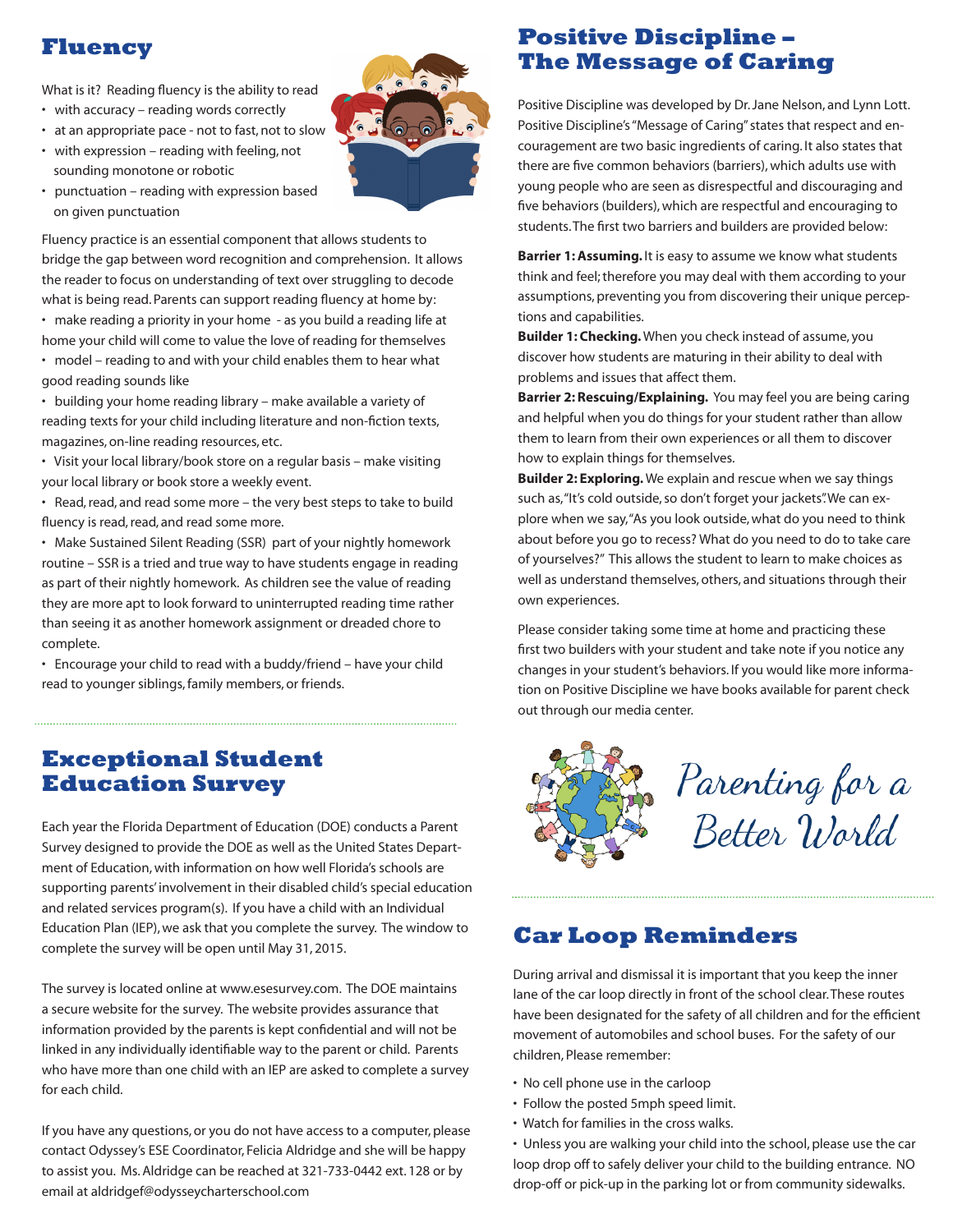# **Read Aloud Book Club**

The Read Aloud Book Club is a great way for parents to fulfill their volunteer hours. All that is required is for parents to read to their child every night for 15 minutes!



#### **Here's how the program works:**

• Read to your child each night for at least 15 minutes.

• Refer to the Read Aloud Recommended Book Lists at the school's website (http://www.odysseycharterschool.com/read-aloud.html) to select a book to read – parents may select other high quality literature as well as well as student textbooks, etc.

• Record the book title, author, and minutes read on the Read Aloud recording form which are available at the front office or at the school's website (http://www.odysseycharterschool.com/read-aloud.html).

• At the end of each month, return the form to your child's teacher.

• You will receive volunteer hours, up to 1 hour per week, 4 hours per month per child.

*Note: parents must be registered through KeepNTrack to receive volunteer hours. Please contact Ms. Hearndon, volunteer coordinator for help registering.*

# **Spring Photos**

#### **Friday, March 20**

DSP will be at our campus to take professional photos on Friday, March 20th. Students do not have to wear a uniform since it is a dress down day. Students may choose to dress up for their photograph. Only students who intend to purchase a photo package will be photographed. Photo order forms will be sent home with your student in March. Odyssey receives a portion of all the photo packages sold – We thank DSP for partnering with our school.



## **Volunteer News**

Please do not forget to register as a volunteer in KeepNTrack. You can sign up to be a volunteer from home at the Brevard County School website under the Parents and Students tab. The price to register does vary depending on which level you register under. It



is important to get registered because your volunteer hours are tracked in the KeepNTrack system. If you have any questions about registering for volunteering or volunteer opportunities at Odyssey, please contact our volunteer coordinator Mrs. Hearndon at 321-345-4117 or email her at hearndond@odysseyperepacademy.com.

# **Hispanic Community Outreach Event**

Sponsored by: Brevard Public School ESOL Program

Come and hear what community assistance agencies are offering to you! Learn to access and monitor the academic progress of your children via Edline. The event will take place on Monday, April 13, 2015 at the West Melbourne Library (2755 Wingate Blvd. - Melbourne, FL) from 6:00 – 8:00 PM.

## **Title I News**

Dear Florida Parents:

The Florida Department of Education requests your input on our draft 2015 Elementary and Secondary Education Act (ESEA) Waiver renewal application. Florida's current ESEA Flexibility Waiver extends through the end of the 2014-15 school year and must be renewed if it is to extend into the 2015-16 school year and beyond.The draft renewal request is posted on the department's website at http://www. fldoe.org/accountability/accountability-reporting/eseaw.stml.

We have developed a website that you can use to provide your feedback. Please use the following link to provide feedback on the updated waiver request. http://www.fldoe.org/accountability/ accountability-reporting/eseainput.stml

The amended application includes several changes to reflect Florida's current direction. The application is revised to include Florida's implementation of the Florida Standards and our high-quality assessment to measure students' mastery of the standards. The application is also amended to reflect additional information about Florida's new school grading system and to reflect updated student performance information. The application also includes information about a new designation that A schools may earn when they close achievement gaps among subgroups.

Finally, the revised flexibility application includes language that revises the provisions related to Priority and Focus Schools and is updated to reflect the current processes related to differentiated accountability.

In addition, other provisions throughout the application are updated to reflect current practice.

Please provide your comments on the changes to Florida's flexibility request by March 17, so that the department may consider your comments when making any revisions before submitting the finalized request to U.S. Department of Education by March 31.

#### Sincerely,

Pam Stewart Commissioner of Education Florida Department of Education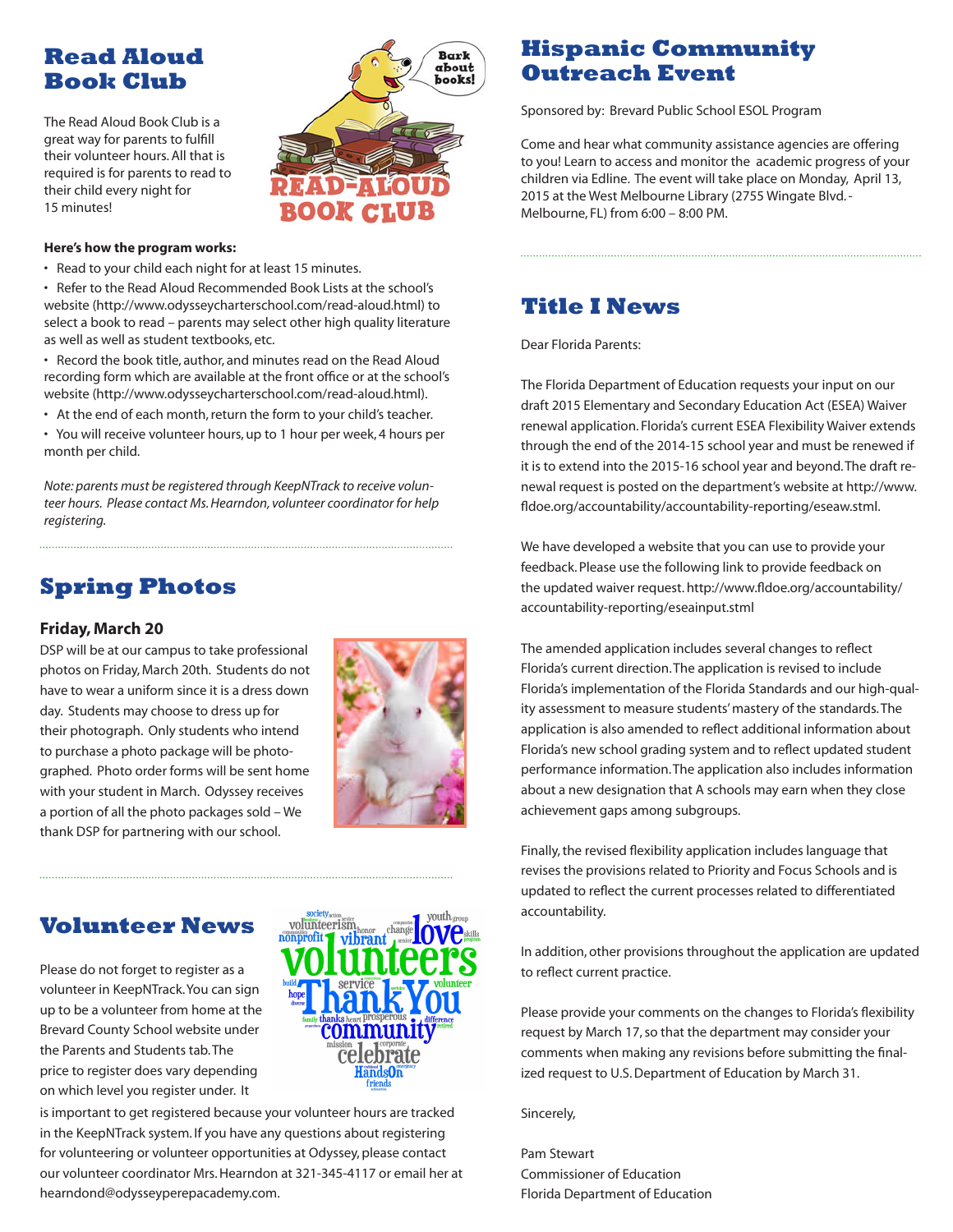# **ELEMENTARY NEWS**

## **National Honor Society Induction**

This year's new National Junior Honor Society (NJHS), National Elementary Honor Society (NEHS), and Tri-M Music Honor Society students participated in an induction ceremony on February 26th. This was a formal ceremony where families were invited to watch their student's induction into the prestigious Honor Society. Students who are inducted must meet high standards of conduct and must maintain a 3.0 GPA.

Congratulations to the following students who are now official members of Odyssey's Honor Societies:

**NJHS:** Andrea Mantilla, Miggy Pineda, Marques Rivera, Jacob Smith **NEHS Odyssey Charter School Chapter:** David Alves, Jayna Blanks, Ariana Brickhouse, Lilliana Cearra, Brandon Desmarais, Soreina Fleming, Rhea Garza, Veronica Gonzalez-Bonne, Chloe Harmon, Layla Harmon, Aliyah Harvey, Edea Kassner, Kristin Liebhaber, Taborlee Montefu, Isabel Rather, Karla Reyes, Rebecca St. John, Sean Stanton, Jada Taylor, Jocelyn Taylor, Ashley Zavodny

**NEHS Odyssey Preparatory Academy Chapter:** Kaelynn Back, Hayden Berry, Nazliyan Duman, Nasean Hall, Ella Held, William Held, Saige Robertson, Dana Snead, Ronald Snow, Leitizia Jean, Tannahil Jean Elysia Williams

**Tri-M Music Honor Society:** Sebastian Bonne, Eva Burgoon, Mary Farrugia, Madison Thomas-Bransky

## **Preschool Applications for 2015-16 School Year**

Montessori Village Green at Odyssey's Wyoming campus offers a Classical Early Childhood Education Program for children 3 years old through Voluntary Pre-Kindergarten (VPK). Our program is staffed by supportive degreed Early Childhood teachers. Our traditional program is supplemented with Montessori learning materials and the Core Knowledge Reading program, which is a rich literature based program.

Our preschool program also offers a tuition based morning and full day program for 3 year olds and non-VPK four year olds and a free VPK program. Please visit the following website http://www.elcbrevard. org/p/232/registration-information to learn if your child qualifies for VPK and steps to receiving your voucher. We accept School Readiness vouchers from the Early Learning Coalition to help parents who have a financial need with tuition. To learn more about School Readiness, please visit the Early Learning Coalition of Brevard's Website: http:// www.elcbrevard.org/p/218/school-readiness-subsidized-child-careprogram

Students that attend Odyssey for VPK may receive priority preference for enrollment into Odyssey's Kindergarten Program. Applications for the 2015-16 preschool program are available at the school's front office. To learn more about our preschool program and to set up a tour, please contact Amy White at 321-733-0442 Ext 126, or email her at whitea@odysseycharterschool.com.

#### **Music Notes**

Grades 4-6 have been studying music from the Baroque and Classical era as well as improving their note reading skills. In addition they have learned to play variations



on the D major scale on the violin. K-3 have been playing Rhythm and Orff instruments as well as all grades singing a variety of folk and partner songs. Additionally, K-3 is singing solfeggio syllables by using Kodaly hand signs.

#### **Mathematics**

Below are some useful tips and resources that all students and parents can incorporate into their daily routine, whether your student is completing a primary grade level or preparing for the Mathematics-Florida Standards Assessment (3rd-6th Grade).

Fact Fluency: Even though students in Kindergarten through 2nd grade do not take the Florida Standards Assessment, all students (K-6) should be practicing grade-appropriate addition, subtraction, multiplication, and division facts on a regular basis.

Standards: Odyssey Charter School Students in Kindergarten through 6th grade have spent all year learning and practicing the Mathematics Florida Standards (MAFS) with the ultimate goal of achieving mastery. The following link, http://www.cpalms.org/Public/, is a great website to better understand the level in which students are taught Mathematics and to help your student achieve a firm mathematical foundation.

Homework: Math homework does not only teach students responsibility, but it is a very useful tool for classroom teachers to check for understanding on different mathematical concepts being taught on a regular basis.

Websites: Below is a list of content-appropriate Mathematical Websites that students can use at home.

A Math Dictionary for Kids - http://www.amathsdictionaryforkids.com Cool Math 4 Kids - http://www.coolmath4kids.com A Plus Math - http://www.aplusmath.com

# **Science Fair**

March 10, 2015 Jadyn Small, Judah Knight, Avery Held, Teriana Graham, Hans Biano, Nazliyan Duman, Lorie Youte, Saige Robertson and Ronald Snow represented OPA at the 34th Annual Brevard County Schools Science Fair. Congratulations to our representatives.